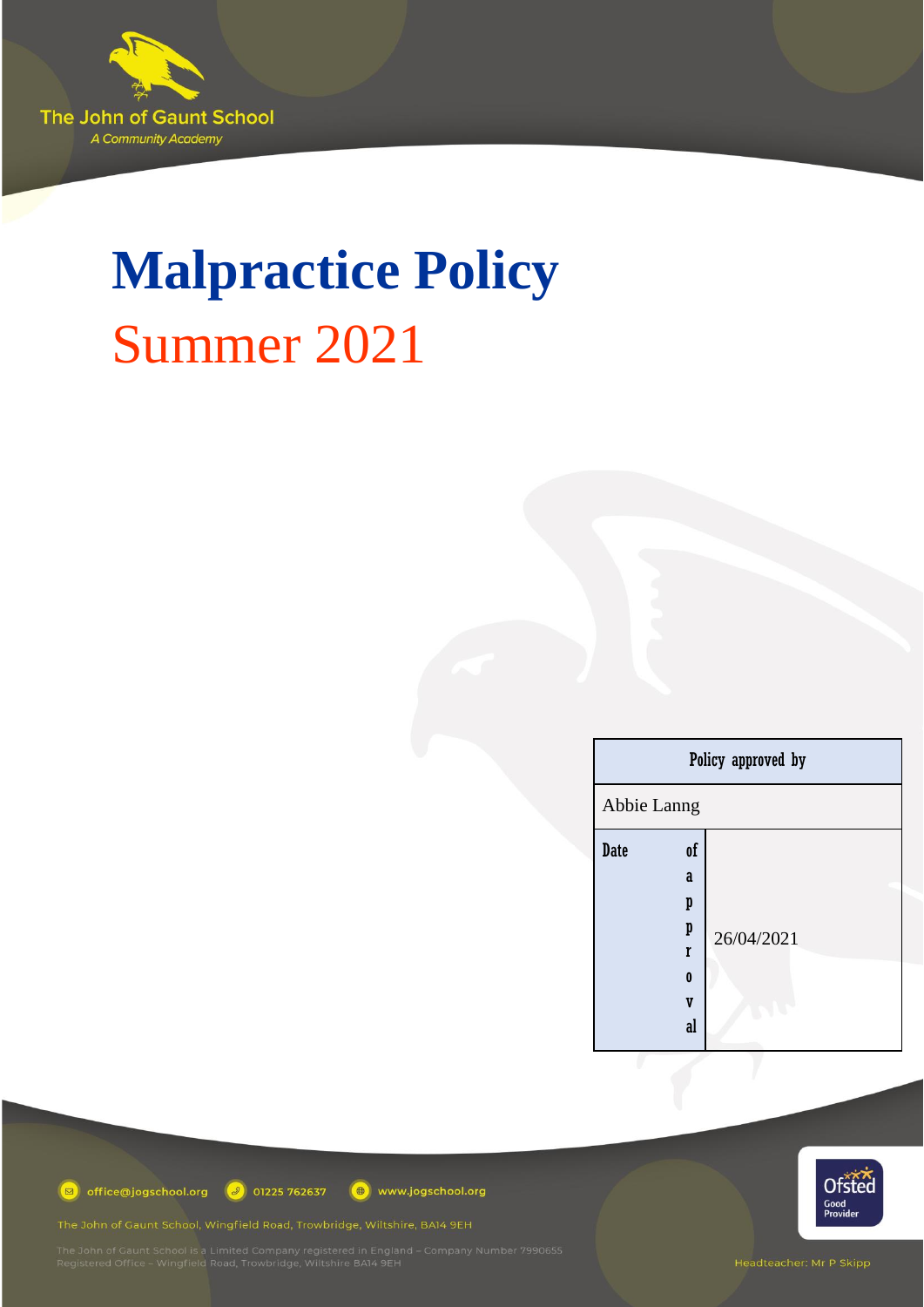

## **Introduction**

The John of Gaunt School manages malpractice, in accordance with the JCQ [General](https://www.jcq.org.uk/exams-office/general-regulations/)  [Regulations for Approved Centres](https://www.jcq.org.uk/exams-office/general-regulations/) (section 5.11). Under normal delivery arrangements we take all reasonable steps to prevent the occurrence of any malpractice (which includes maladministration) before, during and after examinations and report and investigate according to the requirements.

Our general centre policies regarding malpractice, maladministration and conflicts of interest have been reviewed to ensure they address the specific challenges of delivery in Summer 2021.

## **Purpose of the policy**

This policy addresses malpractice under the specific arrangements for delivery in Summer 2021.

All staff involved have been made aware of this policy.

## **General principles**

In accordance with the regulations the John of Gaunt School will:

- take all reasonable steps to prevent the occurrence of any malpractice (which includes maladministration) before, during and after the determination of grades process.
- Ensure to the best of our ability that all pieces of work used as part of the TAG evidence have been produced in accordance with all required regulations for that type of assessment or assignment and can be authenticated as the independent work of the student concerned.
- inform the awarding body immediately of any alleged, suspected or actual incidents of malpractice or maladministration during the production of TAGs or evidence used as part of the TAG, involving a candidate or a member of staff, by completing the appropriate documentation, including:
	- o the [JCQ M1 form](https://www.jcq.org.uk/exams-office/malpractice/) in a case of suspected candidate malpractice

www.jogschool.org

- o the [JCQ M2 form](https://www.jcq.org.uk/exams-office/malpractice/) in a case of suspected malpractice/maladministration involving a member of centre staff
- as required by an awarding body, investigate any instances of alleged or suspected malpractice (which includes maladministration) in accordance with the JCQ publication

office@jogschool.org  $\boxed{9}$  01225 762637

The John of Gaunt School, Wingfield Road, Trowbridge, Wiltshire, BA14 9EH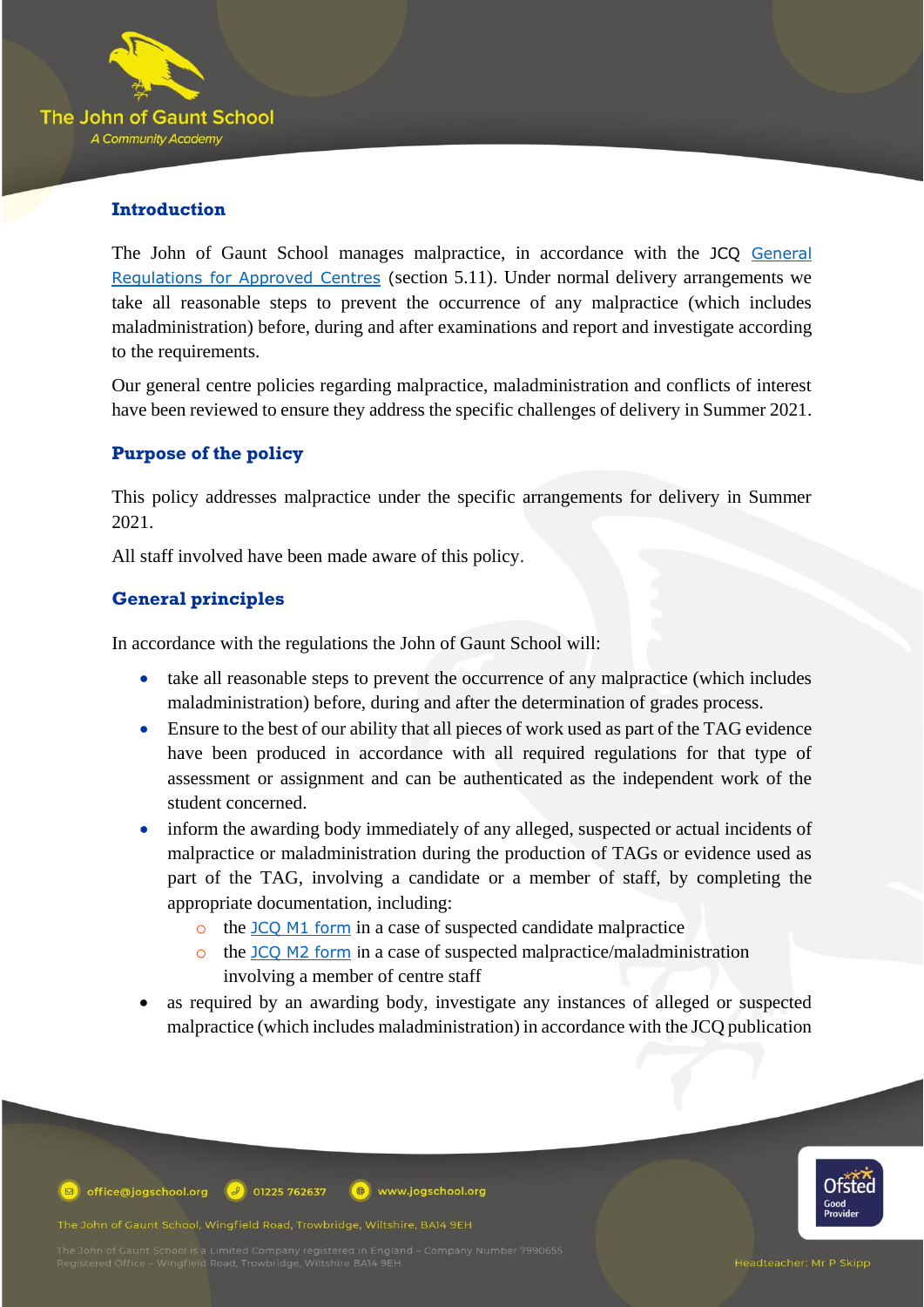

[JCQ Suspected Malpractice: Policies and Procedures 2020-2021](https://www.jcq.org.uk/exams-office/malpractice/) and provide such information and advice as the awarding body may reasonably require

*Where reference is made to candidates, this includes any private candidates accepted by the centre*

## **Reporting malpractice**

**Candidates** (or an individual acting on their behalf)

In accordance with [JCQ Guidance on the determination of grades for A/AS Levels and GCSEs](https://www.jcq.org.uk/summer-2021-arrangements/)  [for Summer 2021](https://www.jcq.org.uk/summer-2021-arrangements/) each candidate will be made aware of the evidence that is going to be used and understand that the range of evidence used to determine a grade is not negotiable.

Where a candidate might attempt to gain an unfair advantage during the centre's process on the determination of grades by, for example, submitting fabricated evidence or plagiarised work, or any other act deemed as malpractice in the [JCQ Suspected Malpractice: Policies and](https://www.jcq.org.uk/exams-office/malpractice/)  [Procedures 2020-2021](https://www.jcq.org.uk/exams-office/malpractice/) relating to any work selected for use as part of the TAG , John of Gaunt School will submit a report of suspected candidate malpractice to the relevant awarding body for any work being used as part of the TAG process for that student.

Where a candidate, or an individual acting their behalf such as a parent/carer, might try to influence grade decisions by applying pressure to the centre or any of its staff, John of Gaunt School will keep and retain clear and reliable records of the circumstances and the steps taken, and make the candidate aware of the outcome. This will include a record that confirms the candidate had been made aware of the evidence that was going to be used and understand that the range of evidence used to determine a grade was not negotiable.

However, if a candidate or an individual acting on their behalf continues to inappropriately attempt to pressure centre staff, a report of suspected candidate malpractice will be submitted to the relevant awarding body.

A report will be submitted by completing the appropriate documentation as guided by the individual awarding body concerned, including the form JCQ M1 Report of suspected [candidate malpractice.](https://www.jcq.org.uk/exams-office/malpractice/)

This form must be used by the head of the centre to notify the appropriate awarding body of an instance of suspected candidate malpractice in the conduct of examinations or assessments

office@jogschool.org  $\boxed{9}$  01225 762637 www.jogschool.org  $\bigoplus$ 

The John of Gaunt School, Wingfield Road, Trowbridge, Wiltshire, BA14 9EH

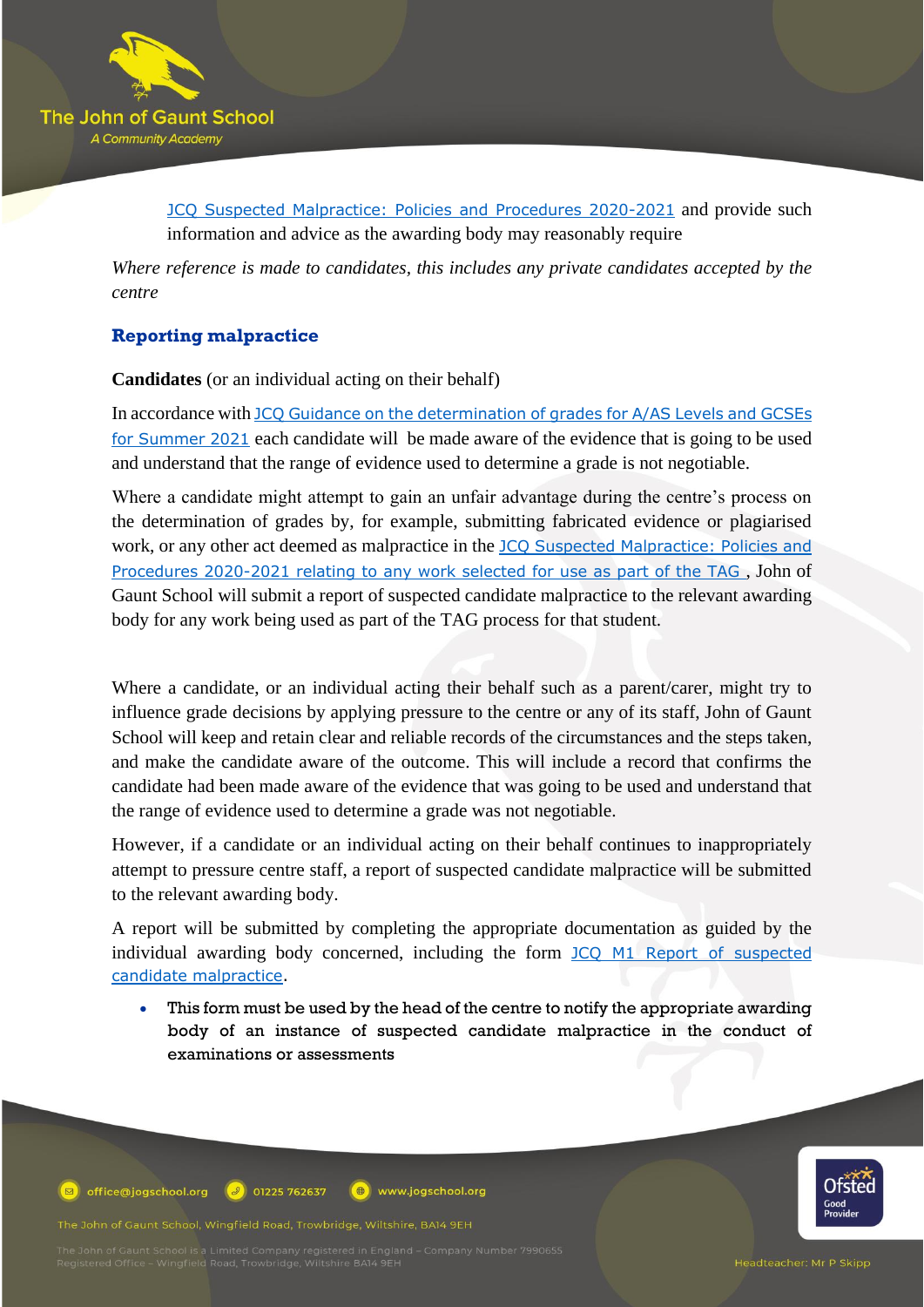

- It can also be used to provide a report on investigations into instances of suspected malpractice
- In order to prevent the issue of erroneous results and certificates, it is essential that the awarding body concerned is notified immediately of instances of suspected candidate malpractice

### **Centre staff**

The John of Gaunt School will report any instances of potential malpractice (which includes maladministration) where any centre staff fail to follow the published requirements for determining grades.

Examples of potential malpractice taken from the [JCQ Guidance on the determination of](https://www.jcq.org.uk/summer-2021-arrangements/)  [grades for A/AS Levels and GCSEs for Summer 2021](https://www.jcq.org.uk/summer-2021-arrangements/) includes but is not limited to:

- Exam entries are created for students who had not studied the course of entry or had not intended to enter for June 2021
- Grades created for students who have not been taught sufficient content to provide the basis for that grade
- A teacher deliberately and inappropriately disregarding the centre's published policy when determining grades
- A teacher fabricating evidence of candidate performance to support an inflated grade
- A teacher deliberately providing inappropriate levels of support before or during an assessment, including deliberate disclosure of mark schemes and assessment materials, to support an inflated grade
- A teacher intentionally submitting inflated grades
- A failure to retain evidence used in the determination of grades in accordance with the JCQ Grading guidance
- A systemic failure to follow the centre's policy in relation to the application of Access Arrangements or Special Consideration arrangements for students in relation to assessments used to determine grades
- A failure to take reasonable steps to authenticate student work A failure to appropriately manage Conflicts of Interest (COIs) within a centre
- A Head of Centre's failure to submit the required declaration when submitting their grades



office@jogschool.org  $\boxed{9}$  01225 762637  $\circledR$  www.jogschool.org

The John of Gaunt School, Wingfield Road, Trowbridge, Wiltshire, BA14 9EH